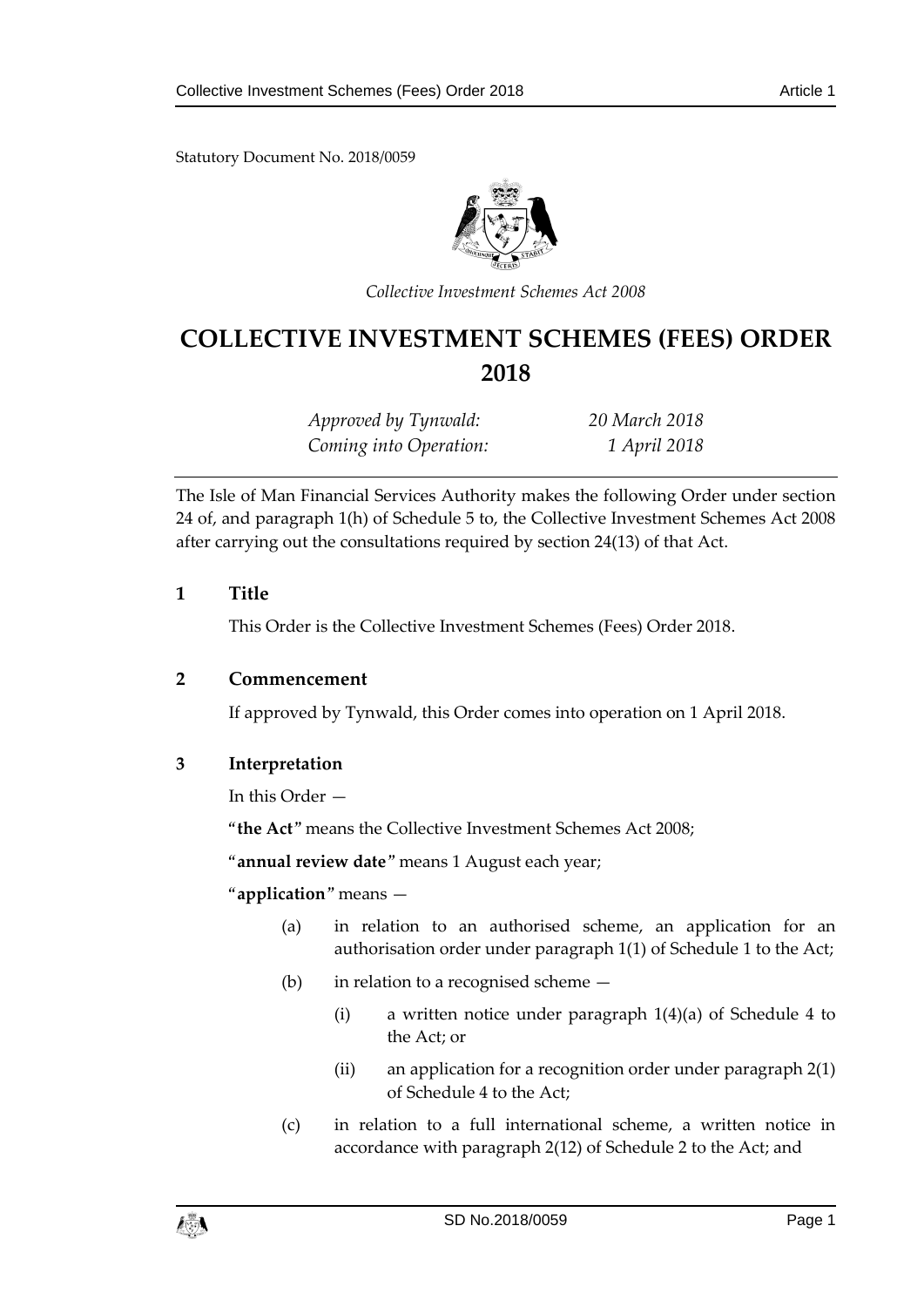(d) in relation to other classes of international scheme, notification in writing of the scheme's establishment in accordance with paragraph 4(5) of Schedule 2 to the Act;

"**Authority**" means Isle of Man Financial Services Authority;

- "**Isle of Man functionary**" means the manager or administrator of an Isle of Man scheme and the Isle of Man contact or representative of a recognised scheme;
- "**other classes of international scheme**" means any international scheme other than a full international scheme;

"**start date**" means —

- (a) in relation to an authorised scheme, the date that the Authority makes an authorisation order under paragraph 2(1) of Schedule 1 to the Act;
- (b) in relation to a recognised scheme
	- (i) the date a written notice under paragraph 1(4)(a) of Schedule 4 to the Act is received by the Authority; or
	- (ii) the date that the Authority makes a recognition order under paragraph 2(1) of Schedule 4 to the Act;
- (c) in relation to a full international scheme
	- (i) the date of expiry of the 3 month period provided in paragraph 2(13)(b) of Schedule 2 to the Act; or
	- (ii) the date the Authority approves the proposal in accordance with paragraph 2(13)(a) of Schedule 2 to the Act; and
- (d) in relation to other classes of international scheme, the date the Authority is notified in accordance with paragraph 4(5) of Schedule 2 to the Act.

# **4 Application fees and periodical fees**

- (1) Subject to paragraph (3) and article 5, in relation to a scheme of a description specified in column 1 of the table in the Schedule, the following fees are payable —
	- (a) on application, the fee specified in column 2; and
	- (b) on every annual review date, the periodical fee specified in, or calculated in accordance with, column 3.
- (2) A periodical fee is payable by a scheme that has been notified to, or approved by, the Authority as at 30 April before the annual review date.

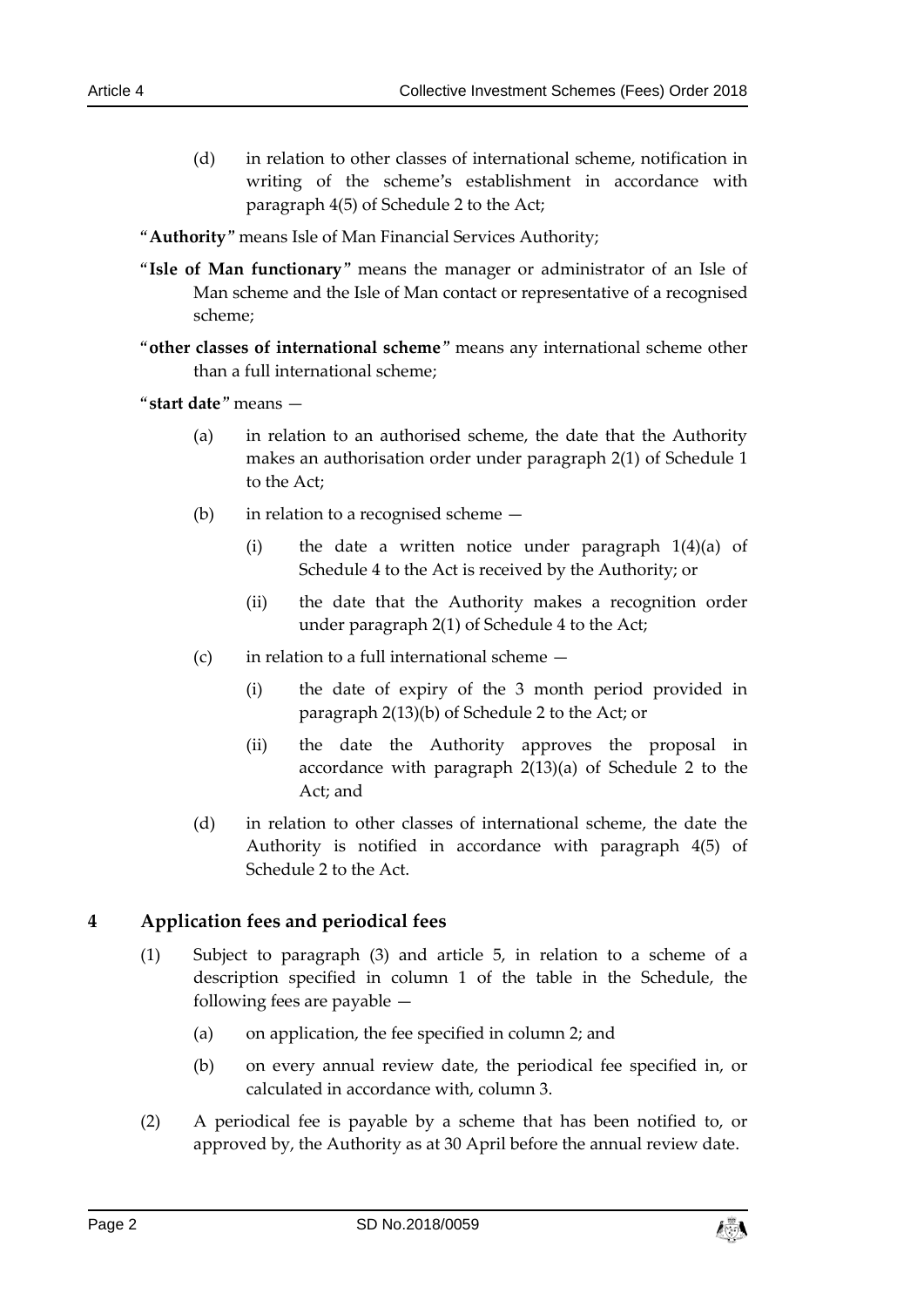- (3) Following a successful application, the first periodical fee relating to the period from the start date to 30 April (calculated in accordance with article 5) is due and payable on the start date.
- (4) Fees under this article are payable by the scheme and are billed to the Isle of Man functionary.
- (5) Application fees and periodical fees are not refundable.

# **5 Calculation of periodical fees following successful application**

The periodical fee referred to in article 4(3) is calculated in accordance with the following formula (rounded up to the nearest pound) —

> $F \times N$ 12

Where —

F is the periodical fee which would be payable apart from this article;

N is the number of months from the start date to 30 April, counting a part of a month as a complete month.

#### **6 Revocation**

The Collective Investment Schemes (Fees) Order 2017<sup>1</sup> is revoked.

#### **MADE 14 FEBRUARY 2018**

**K. BADGEROW** *Chief Executive of the Isle of Man Financial Services Authority*

# **L. BOYLE**

*Member of the Isle of Man Financial Services Authority*

<sup>1</sup> SD 2017/0034



 $\overline{a}$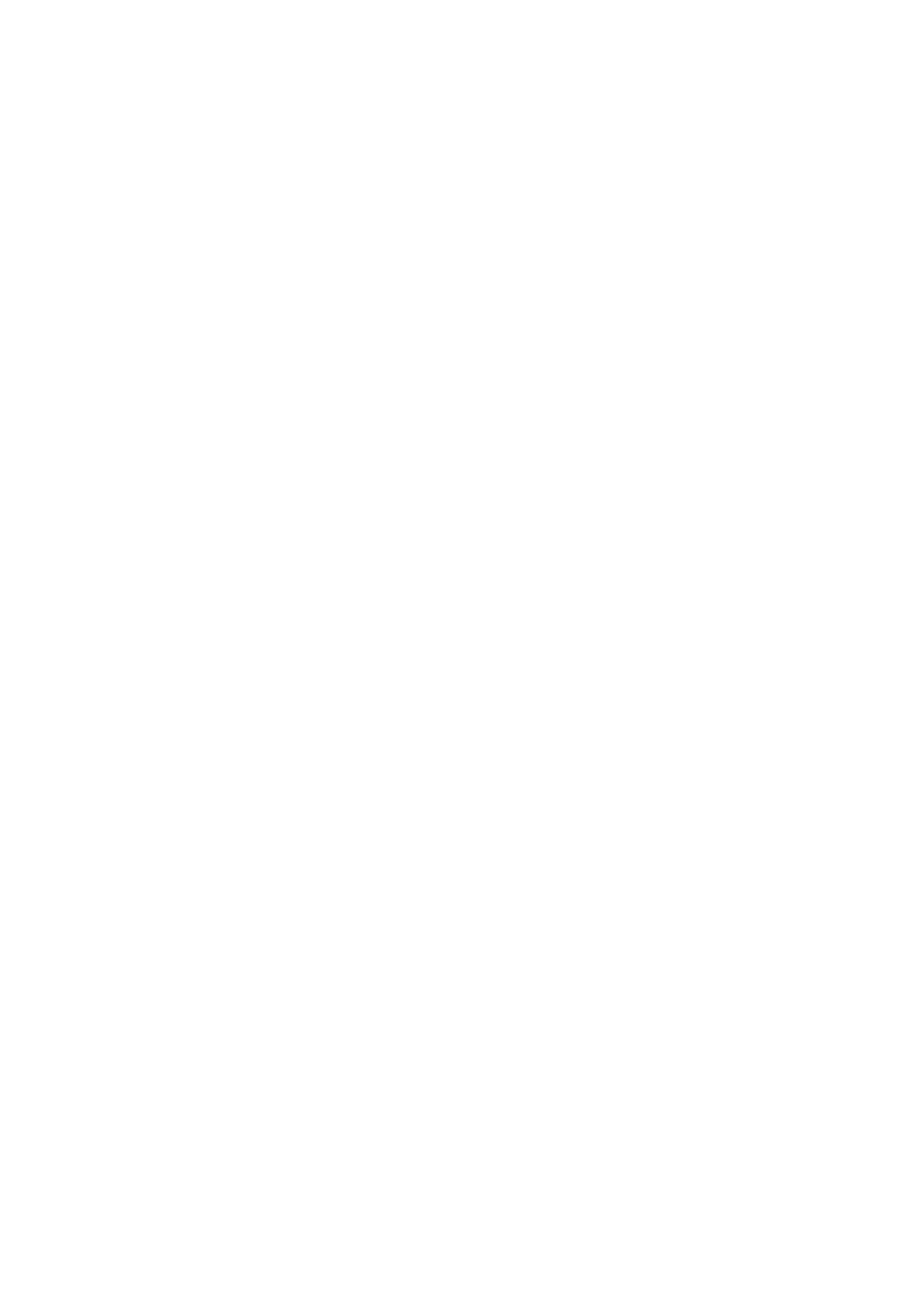#### **SCHEDULE**

# [Article 4]

#### **FEES**

| Column <sub>1</sub>            |                                                                 | Column <sub>2</sub>                                                                                                                                                               | Column 3                                                                                            |
|--------------------------------|-----------------------------------------------------------------|-----------------------------------------------------------------------------------------------------------------------------------------------------------------------------------|-----------------------------------------------------------------------------------------------------|
| Type of scheme                 |                                                                 | <b>Application fee</b>                                                                                                                                                            | Periodical fee                                                                                      |
| <b>Authorised</b>              | Single tier                                                     | $£2,201$ per fund                                                                                                                                                                 | £1,519 per fund                                                                                     |
| scheme                         | Umbrella                                                        | £2,036 per fund plus                                                                                                                                                              | £837 per sub-fund                                                                                   |
|                                |                                                                 | £837 per sub-fund                                                                                                                                                                 |                                                                                                     |
| Recognised<br>scheme           | Under<br>paragraph 1 of<br>Schedule 4 to<br>the Act             | Nil                                                                                                                                                                               | £1,829 per fund                                                                                     |
|                                | Single tier under<br>paragraph 2 of<br>Schedule 4 to<br>the Act | £3,761 per fund                                                                                                                                                                   | £2,036 per fund                                                                                     |
|                                | Umbrella under<br>paragraph 2 of<br>Schedule 4 to<br>the Act    | £2,976 per fund plus $-$<br>for sub-funds 1 to<br>$\overline{a}$<br>10, £682 per sub-<br>fund<br>for sub-funds 11 and<br>$\overline{\phantom{0}}$<br>above, £476 per sub-<br>fund | For sub-funds 1 to 10,<br>£682 per sub-fund<br>For sub-funds 11 and<br>above, £476 per sub-<br>fund |
| <b>International</b><br>scheme | Full<br>international<br>scheme                                 | £1,312 per fund <sup>2</sup>                                                                                                                                                      | £1,674 per fund                                                                                     |
|                                | Other classes of<br>international<br>scheme                     | Nil                                                                                                                                                                               | £786 per fund                                                                                       |

<sup>2</sup> For a regulated fund only



 $\overline{a}$